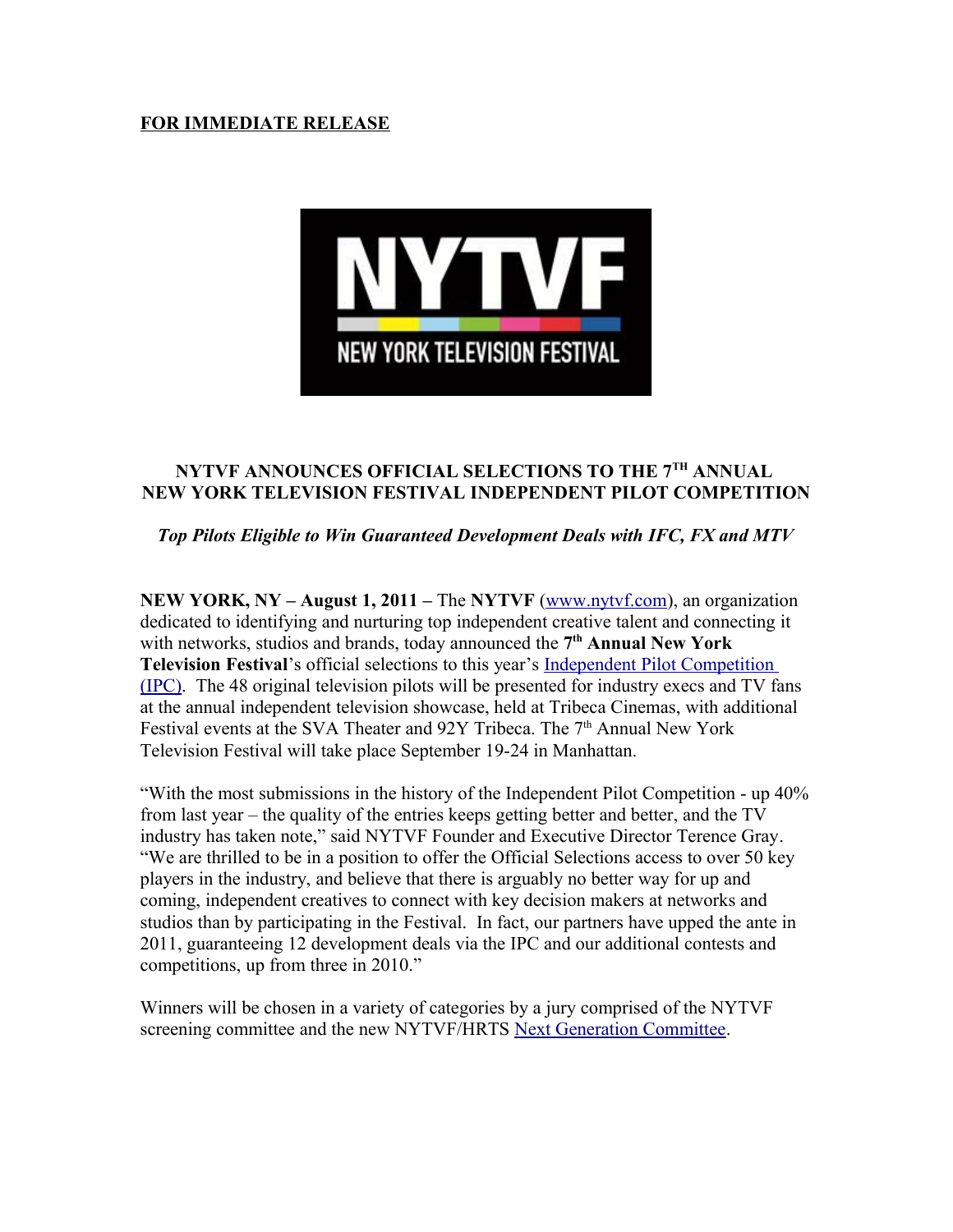As previously announced, three networks have signed on in 2011 to be individual award sponsors, offering guaranteed deals to IPC selections. All three are chosen by the network independent of the jury:

- The **IFC "Out of the Box" Award**
- **MTV**'s **"Voice and Vision" Award**, given to an outstanding comedic writer ("Voice") and animator ("Vision"), with each artist receiving a development deal
- The **FX "There Is No Box" Comedy Award**

All awards will be presented at the NYTVF Awards Show on Saturday, September 24.

In addition to the artists selected for the IPC, finalists from other NYTVF initiatives that take place throughout the year – including the [Bing Decisions Project,](http://nytvf.com/2010_bing.htm) [Sony Format](http://nytvf.com/2010_sony.htm) [Competition](http://nytvf.com/2010_sony.htm) and [FOX Comedy Script Contest](http://nytvf.com/2011_fox_contest.htm) – as well as semi-finalists in the [A&E](http://nytvf.com/2011_ae_pipeline.htm) [Unscripted Development Pipeline](http://nytvf.com/2011_ae_pipeline.htm) will enjoy designation as Official Artists of the 2011 Festival. Those Official Artists will have exclusive opportunities during the Festival to meet, pitch and network with the NYTVF's industry partners, including the recently announced [NYTVF Pitch Program,](http://nytvf.com/documents/NYTVF2011_PR06-22-11.pdf) created this year with inaugural partners Sundance Channel, MSN and SevenOne International.

The pilots selected for this year's IPC represent talented writers, producers and actors from across the U.S., Canada and Australia, and feature a number of names and faces recognizable to TV fans, such as John Larroquette (*Night Court, Boston Legal*), Richard Kind (Curb Your Enthusiasm*, Spin City, Mad About You*), Willie Garson (*White Collar, Sex and the City*), Kevin Sorbo (*Hercules: The Legendary Journeys*), Jason Mewes (*Clerks, Mallrats, Jay and Silent Bob Strike Back*), Samm Levine (*Freaks and Geeks, Inglorious Basterds*), Molly Quinn (*Castle*), Sam Page (*Greek, Gossip Girl, Mad Men, Desperate Housewives*), Craig Bierko (*Damages, Boston Legal*) and Danny Trejo (*Machete*).

# **The 2011 Independent Pilot Competition official selections are as follows:**

# *15 Minutes* (Dramedy)

Created by: Bobby Salomon – Los Angeles, CA John Larroquette and *Gossip Girl*'s Sam Page star in this pilot following a high-profile Hollywood PR Firm and its well-connected and mostly well-intentioned publicists.

# *The Adventures of Chipman and Biscuit Boy* (Animated Children's Comedy)

Created by: Darren Moroney and David Smith – Perth, Australia Australian creators Darren Moroney and David Smith take viewers into a world occupied by food items come to life and where potato chip brothers Chipman and Chipler run rival costume emporiums. *Seinfeld*'s 'The Soup Nazi' (Larry Thomas) joins in on the fun.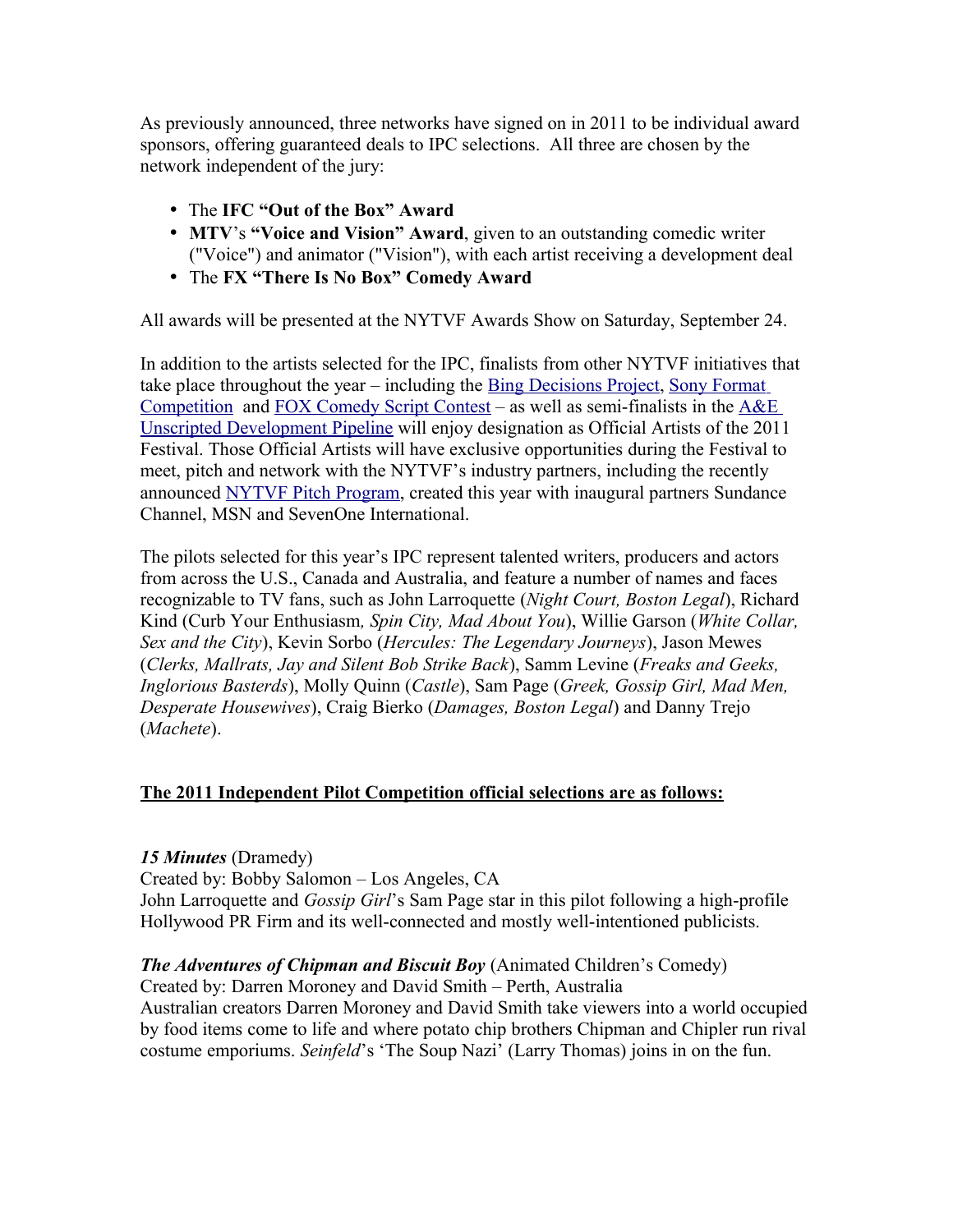### *All The Wrong Reasons* (Comedy)

Created by: James Grosch – Los Angeles, CA

Three roommates, all recently dumped by their girlfriends, launch a foolproof plan to enter the entertainment industry in order to search for new love interests.

### *At Your Convenience* (Comedy)

Created by: Raymond C. Lai and Randall Park – Long Beach, CA *Supah Ninjas'* Randall Park and comedian Dwayne Perkins (*Comedy Central Presents, The Late Late Show with Craig Ferguson*) star in this USC graduate project chronicling the misadventures of lifelong buddies who own and operate a convenience store in a world where crack is whack and believing in tiny horses just requires a little perspective.

# *Bandgirlfriends* (Comedy)

Created by: Libby Winters and Emily Axford – Brooklyn, NY Emily Axford and *American Idiot*'s Libby Winters do whatever it takes to bring fame and success to their boyfriends' band in the bizarre world of indie rock.

# *Bear Force One* (Animated Comedy)

Created by: Andy Mogren – Los Angeles, CA

In this satire of airplane/hijacking films, bears take over the President's airplane, and it's up to the Commander in Chief, a secret service guard, and a flight attendant to regain control. This pilot was awarded the LA Comedy Shorts Film Fest's "Funny or Die Best of the Fest" Grand Prize.

# *Between Rock and a Hard Place* (Nonscripted Docu-drama)

Created by: Daniel Bucci – Hartford, CT Follow the adventure, mischief and unpredictable action inside the legendary Chance Theater complex in Poughkeepsie,  $NY - as$  well as all the behind the scenes business of heavy metal rock and its cast of out of this world characters.

# *Blue Collar Eats* (Nonscripted Food Show)

Created by: Nick Morrison – New York, NY

Comedians and food lovers Eli Newell (*Delocated*) and Billy Merritt (*Upright Citizens Brigade*) travel the country in search of working class food, learn how to make a meal at each destination and challenge their teachers to a cooking showdown.

# *Cafe Bloodbath* (Animated Comedy)

Created by: Matt Cook and Carlo Johnson – Brooklyn, NY An animated series that explores the freakish crowd at a hip college cafe run by a vampire.

# *The Chris and Paul Show* (Sketch Comedy)

Created by: Nick Mathis, Chris O'Neill and Paul Valenti – New York, NY Creators Nick Mathis, Chris O'Neill, and Paul Valenti give you exactly what you've always wanted out of sketch comedy – dramatic and bizarre sketches about death, loss, neglect, drug abuse, and erratic behavior.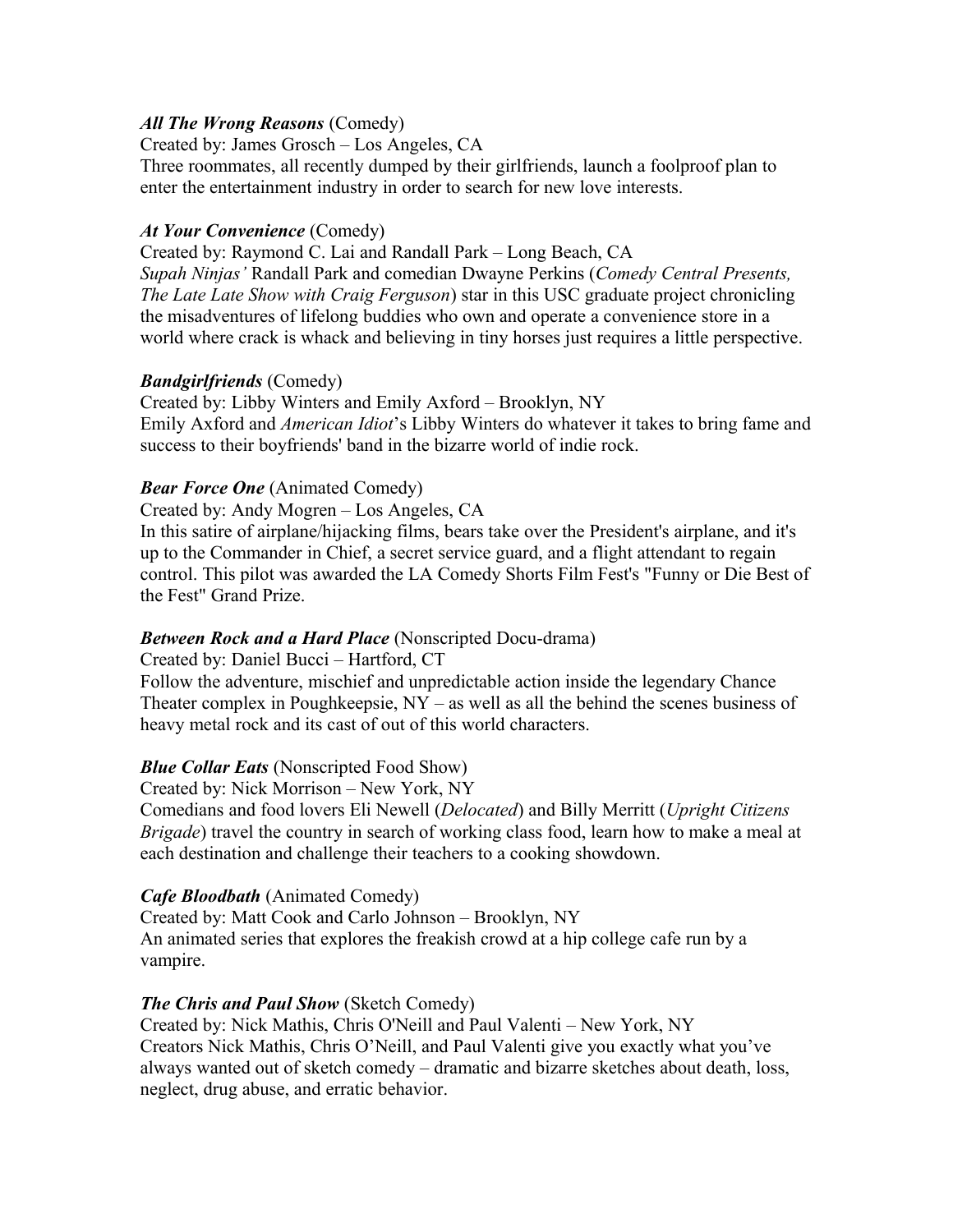#### *Coyotes* (Drama)

Created by: Katrina Mathewson – Orange, CA (Chapman University) *Coyotes* follows Carlos, a Mexican-American teenager who struggles to lead a normal life and simultaneously help his parents smuggle immigrants across the border.

#### *Crib Notes* (Children's Comedy)

Created by: Joe Narciso – South Orange, NJ Two-time NYTVF Alum Joe Narciso turns classic novels into comedic musicals with his pilot, *Crib Notes*.

#### *Dead Ringo* (Action Anime)

Created by: Eddie Mort – Los Angeles, CA Eddie Mort (*¡Mucha Lucha!*) animates this timely tale following Ringo, a slain Iga ninja, who is sent back to Earth to rid the land of the demons.

#### *Dinner Party Crashers* (Nonscripted Cooking Competition)

Created by: Bo Vongsakoun – Denver, CO Two competitive brothers, both award-winning chefs, ambush a dinner party and compete to win over the party guests' taste buds with a three-course meal made exclusively from ingredients found in the host's kitchen.

#### *Duder* (Comedy)

Created by: Matt Kirsch – Brooklyn, NY

Two 'duders,' Ricky and Glen, would rather sit around arguing about minutia than plan their futures and in doing so get themselves into increasingly awkward situations.

#### *Farley + Floto* (Nonscripted)

Created by: Matthew Mills – Brooklyn, NY

Farley and Floto are industrial designers/builders based in New York that travel the world salvaging old goods and restoring them to perfection, installing their reimagined pieces in the country's sexiest restaurants, art galleries, retail stores and private homes.

#### *Finding Hope* (Drama)

Created by: Diane Namm – Malibu, CA

Molly Quinn (*Castle*) and Richard Riehle (*Office Space, Grounded for Life*) star in this dramatic series about a teenager on the run from her maniacal husband and his network of thugs who follow his orders with a cult-like obedience.

#### *Fish Out Of Water: Joyride* (Comedy)

Created by: Matthew Mills – Brooklyn, NY

Follow Fish, the slippery 2'11'' protagonist, as he is forced to talk his way out of a traffic ticket in a show that features plenty of law-breaking, yarn-spinning, and stunt puppetry.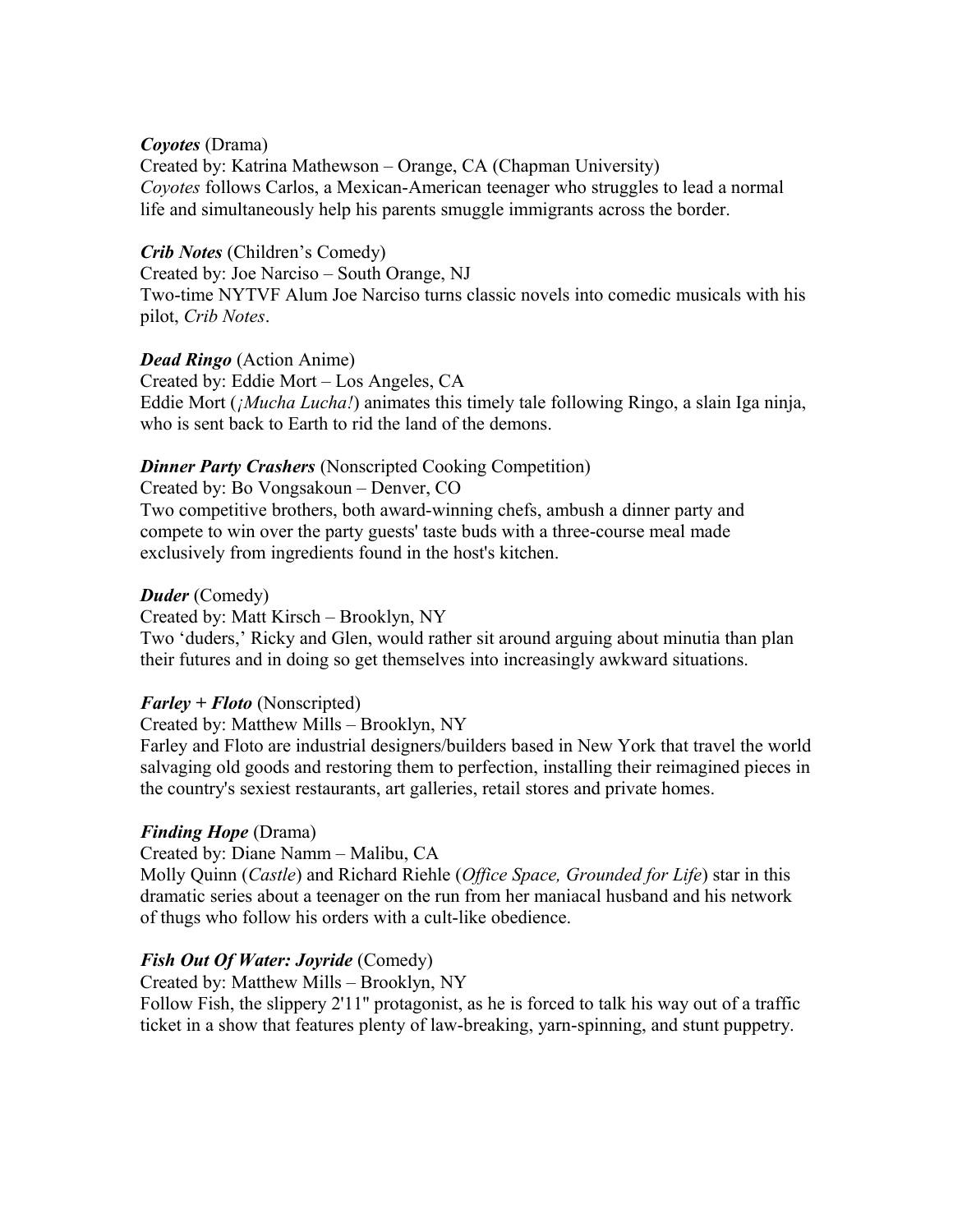### *Fishy Business* (Comedy)

Created by: Jake Greene – Nashville, TN

Created in the music heartland of Nashville, Tennessee, *Fishy Business* is a workplace comedy following an egomaniacal CEO and two rival record executives at a children's entertainment company as it branches into the music business.

### *Half-Share* (Comedy)

Created by: Sean Hanley and Jesse Archer – Jackson Heights, NY Newcomer Mac struggles to fit in with his summer-share housemates on Fire Island in this comedy starring Sam Pancake (*Kitchen Confidential*) and Alec Mapa (*Ugly Betty*).

### *Heavy Metal Nanny* (Nonscripted Docu-drama)

Created by: Marti Mattox and Randy Bobbitt – Los Angeles, CA Created by NYTVF Alumni, *Heavy Metal Nanny* follows a heavily-tattooed French nanny as he splits his time between caring for a single mom's toddler and rocking out in a heavy metal band.

### *I Hate Being Single* (Comedy)

Created by: Rob Michael Hugel – Brooklyn, NY

Created by sketch comedy and web series mainstay Rob Michael Hugel, *I Hate Being Single* follows a freshly dumped 20-something as he struggles to find his place in the confusing world of friends, relationships, parties, and dating in Brooklyn.

#### *Jordan and Quinn* (Comedy)

Created by: Quinn Beswick and Jordan VanDina – Los Angeles, CA *Jordan and Quinn* can be best described as live action cartoon, chronicling the lives of two roommates who refuse to adhere to any social norms or conventions.

# *Josh Jennings for Congress* (Comedy)

Created by: Nathan Gotsch – Los Angeles, CA

Just in time for 2012, Ashley Johnson (*Growing Pains*), Johnny Pemberton (MTV's *Megadrive*), and Martin Kove (*The Karate Kid*) are part of a stellar cast in *Josh Jennings for Congress,* where an unemployed, yet clumsily charismatic slacker decides to run for Congress against a slimy incumbent.

#### *Meter Men* (Comedy)

Created by: Scotty Weil – Los Angeles, CA

Wiley Gray Productions takes you into the seedy underbelly of California's small-crime kingpins, as two 1978 undercover parking cops and a Vietnamese hooker chase down the country's most wanted parking violators and ticket dodgers.

# *MID: Murder Investigation Unit* (Comedy)

Created by: Dirk Voetberg – Valley Village, CA

*MID: Murder Investigation Unit* is the last line of defense between La Canada-Flintridge's honest, hard-working citizens and the depraved murderers who skulk in the city's midnight shadows and shade-night meadows.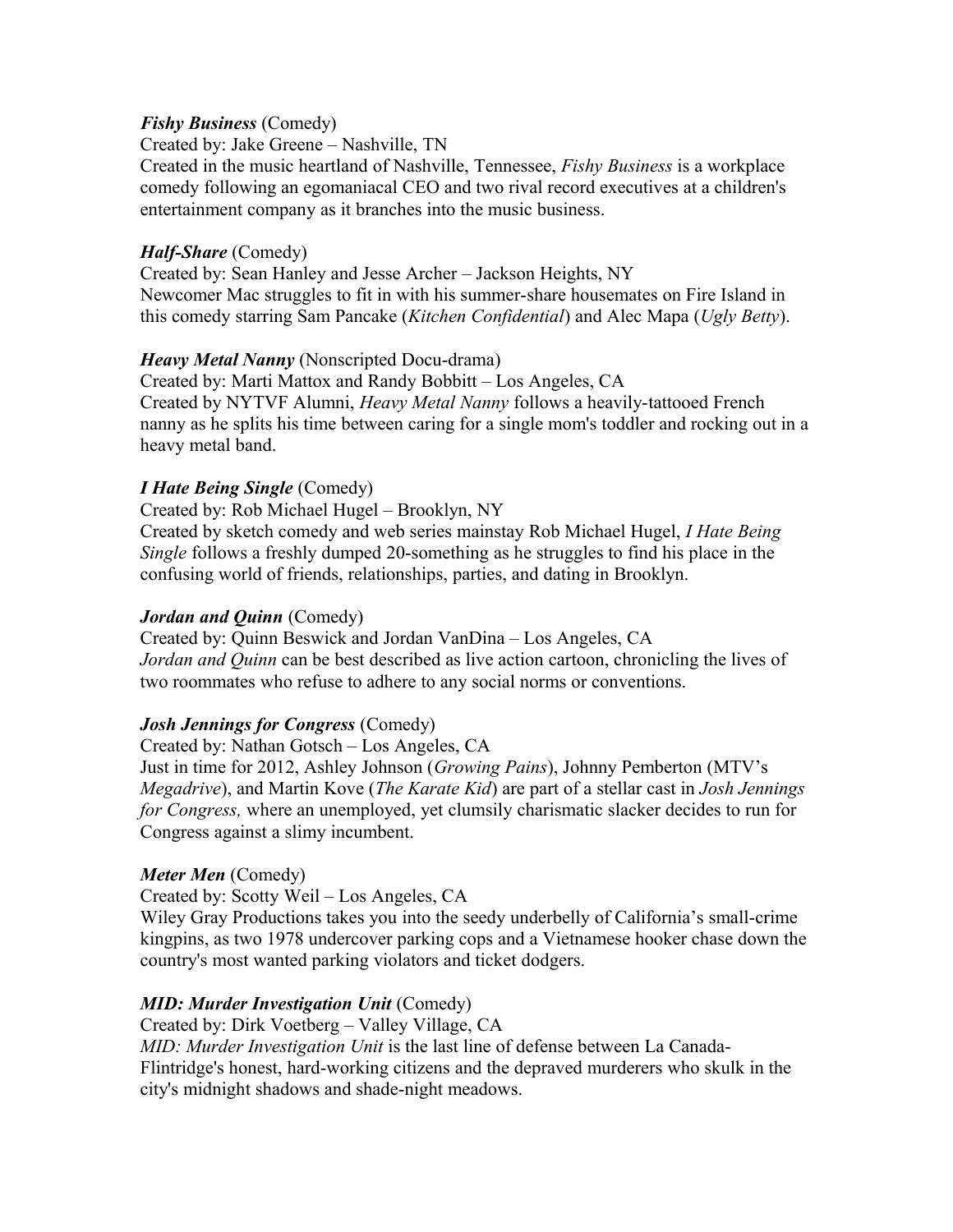### *Milf Money* (Dramedy)

Created by: René Ashton – Los Angeles, CA Missi Pyle (*Charlie and the Chocolate Factory, Galaxy Quest, The Sarah Silverman Program*), Brian Krause (*Charmed*), and Patrick Muldoon (*Melrose Place, Days of Our Lives*) star in this dramedy following three struggling, single suburban moms (and a pastor's wife) as they embrace a new (but very old) profession…prostitution.

### *Night of the Zombie King* (Dramedy)

Created by: David Nett – North Hollywood, CA Created by NYTVF Alum David Nett (*GOLD: The Series*), *Night of the Zombie King* is a *The Big Chill* story for nerds and a tribute to the geeky wonderful world of role-playing gamers.

### *OB/GY Anne* (Comedy)

Created by: Joseph Saroufim – Santa Monica, CA

Dr. Anne Savage, is a smart and funny (yet perpetually single) gynecologist desperately attempting to curtail her romantic and sexual misadventures. Samm Levine (*Freaks and Geeks, Inglorious Basterds*) and Jim Turner (*Arli\$\$*) star.

### *Odessa* (Sci-Fi Drama)

Created by: Al Thompson – New York, NY

Two-time NYTVF Alum Al Thompson stars in the sci-fi drama *Odessa,* which follows the story of a father and daughter migrating from town to town, escaping a "program" which performed experiments on them.

# *Paid Programming (*Comedy)

Created by: John Mokate – Chicago, IL

Greg Holliman (*Strangers with Candy*) stars in *Paid Programming*, which follows a low budget production company and the relationships the crew develops with their off-beat, bizarre clients.

# *Papillon* (Comedy)

Created by: Catherine Tait and Paul Quarrington – Toronto, ON Climb aboard an ultra, ultra low budget airline with *Kids in the Hall*'s Kevin McDonald, as patrons discover new meanings for phrases like "no frills" and "in-flight movie".

# *Pound Dogs* (Animated Comedy)

Created by: Mike Salva – Nashville, TN

Two dogs in a shelter discuss the trivialities of life in the pound as they wait to be adopted in this animated comedy starring the voice of Andy Merrill (*Aqua Teen Hunger Force, Space Ghost Coast to Coast*) and created by NYTVF Alum Mike Salva (*Max The Hero*).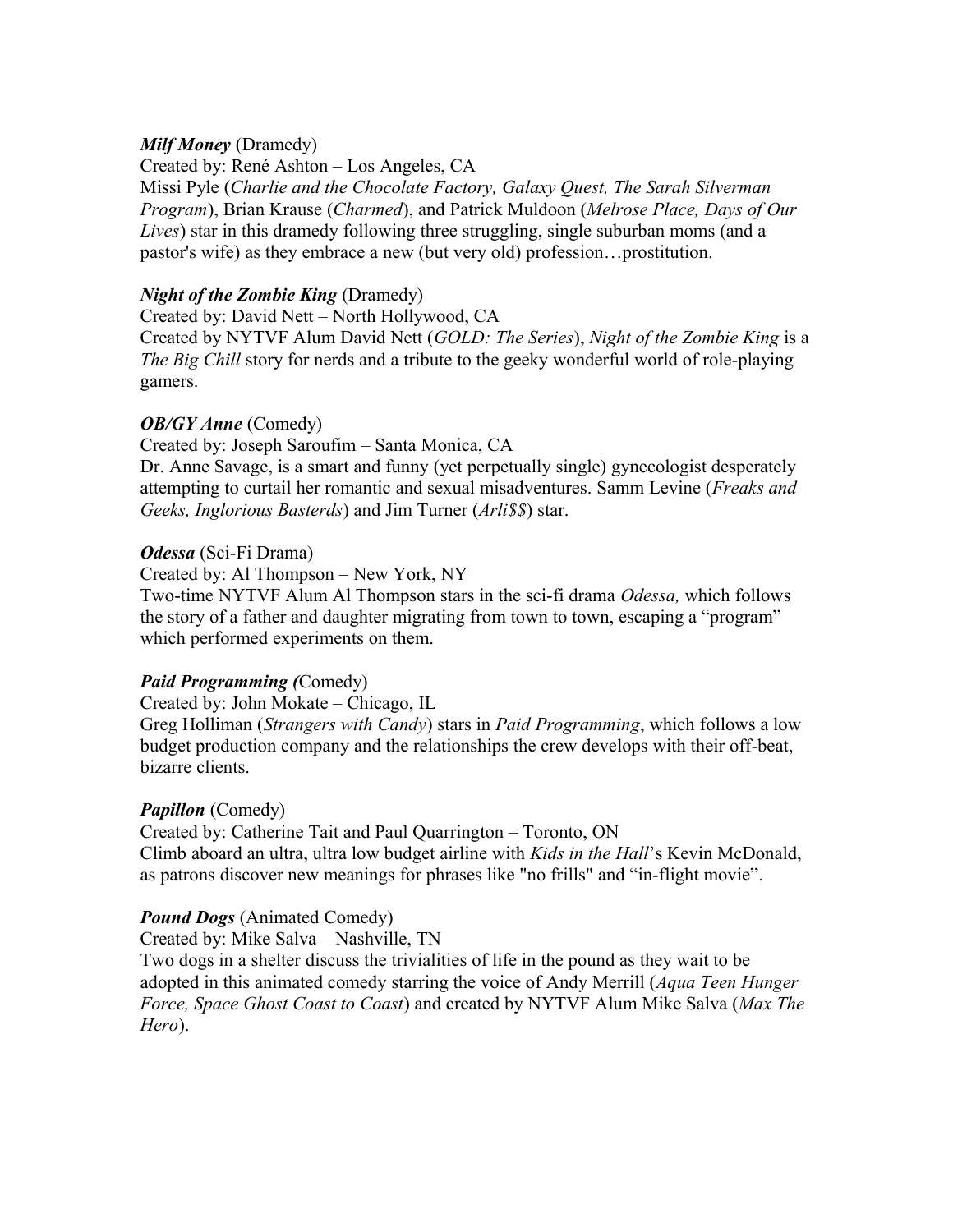#### *Powerless* (Drama)

Created by: Thom Woodley – Brooklyn, NY

Starring Kelli Giddish (NBC's *Chase*) and created by NYTVF alum Thom Woodley (*Greg & Donny*), three hikers stray from the Appalachian Trail discover that electrical power has gone out indefinitely all over the world.

### *Re-Committed* (Comedy)

Created by: Marcus Tortorici – Tuscaloosa, AL (University of Alabama) *Re*-*Committed*, produced in an Advanced Television Production class at the University of Alabama, follows a delusional teenager who, with the help of his best (imaginary) friend, navigates the tricky world of high school.

# *Redesigning Your Life With Lainey Chase* (Comedy)

Created by: Eric Cyphers – West Hollywood, CA

Lainey Chase (*The Office*'s Jackie Debatin) was a celebrity trendsetting designer and tastemaker until her spectacular public meltdown, and she's going to have to use her own unique combination of seduction, bribery, manipulation, begging and force to pull herself out of her pit of humiliation.

# *Ruby Skye P.I.* (Children's Comedy)

Created by: Jill Golick – Toronto, ON, Canada Ruby Skye P.I. is fast-paced and funny mystery web-series for tweens.

#### *Sad On Vacation* (Sketch Comedy)

Created by: Wes Haney, Chris Witaske, Jon Barinholtz and Andrew Peyton – Chicago, IL

Chicago sketch comedy troupe 'Sad on Vacation' are highlighted in this surreal sketch comedy show exploring modern life and taking on the everyday experiences of 21st century America, from mindless memes to vacant fashion trends, and filtering them through a twisted lens of absurdity.

#### *Space Jaunt* (Animated Comedy)

Created by: Zachary Hanes – Austin, TX

*Space Jaunt* is a whimsically animated adventure following untrained and naïve Victorians as they explore space to find the spheres of heaven but instead fall into misadventures involving various horrific aliens.

#### *Sports Battle* (Nonscripted Sports Show)

Created by: Dawn C. Benjamin, Cee French Harth, Paul Harth – Jersey City, New Jersey Join in the conversation as three pre-teen sports wunderkinds host a show sharing their opinions and going head to head to discuss the goings-on in the NFL, NBA, MLB, and more.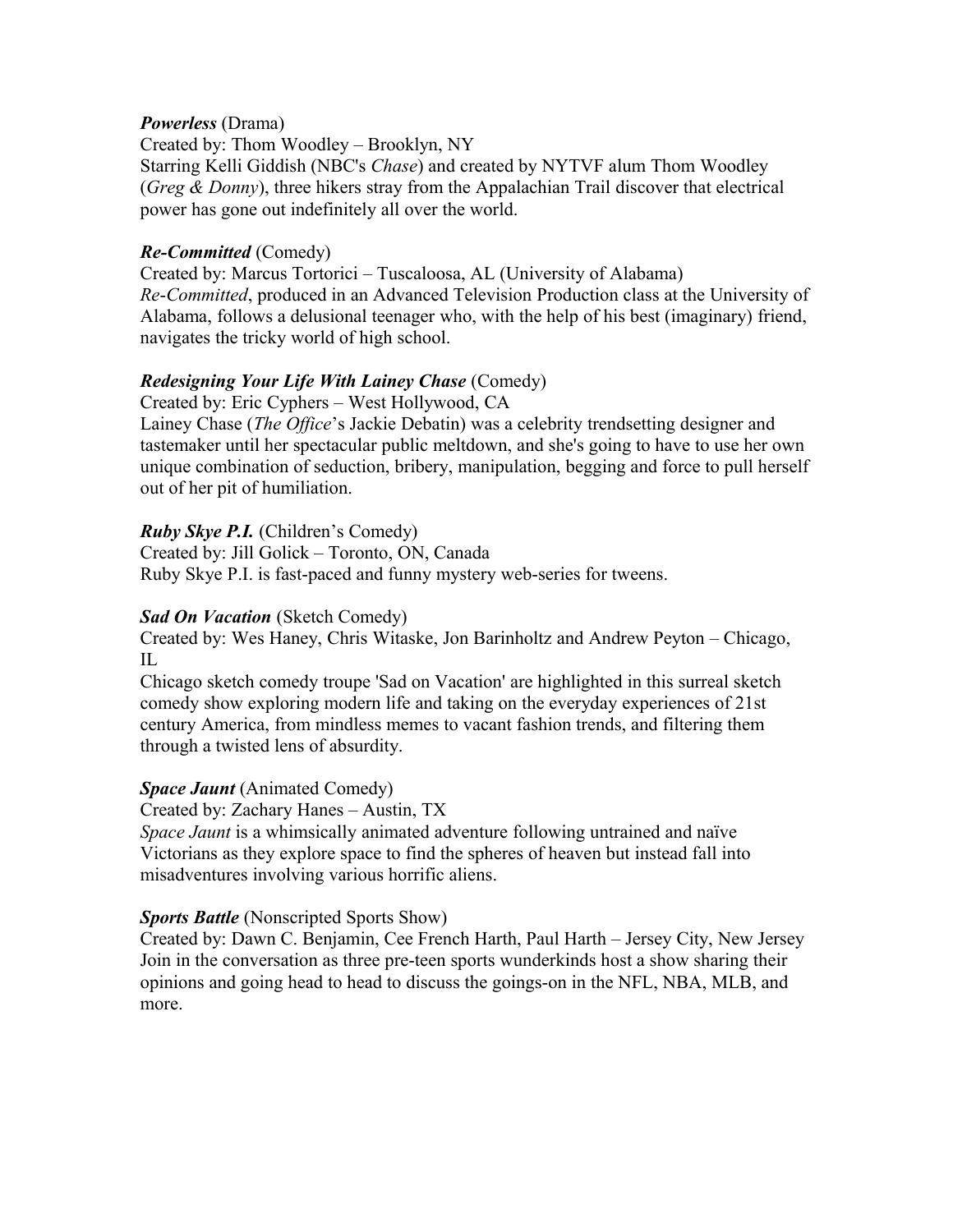### *St. James St. James Presents: Delirium Cinema* (Comedy)

Created by: Ross Patterson – Los Angeles, CA

Kevin Sorbo (*Hercules: The Legendary Journeys*), Danny Trejo (*Machete*), Bryan Callen (*MADtv*), and Alanna Ubach (*Legally Blonde*) star in an all-star cast anthology series featuring the films of crackpot child director St. James St. James whose only rule is there are no rules (and there are also some rules).

### *Sweet Misery* (Comedy)

Created by: Will Bozarth and Nate Williams – New York, NY

*Sweet Misery* is a single camera comedy that follows the story of two commercials actors living in New York and their entertainingly eccentric circle of artist friends, as they try to find love, success, and happiness. With special guest star Matt Oberg (*Onion SportsDome, Ugly Americans*).

# *Time Traveling Finger* (Animated Comedy)

Created by: Stephen Leonard – Los Angeles, CA

NYTVF Alum Stephen Leonard (*A Guy and His Beaver*) created and stars in this animated comedy where a girl sends things back in time with her magical finger, always inadvertently affecting the present.

### *Two Jasperjohns* (Comedy)

Created by: Vinny Lopez – Brooklyn, NY

Two Jasperjohns follows the ridiculous trials and self-made tribulations of nine gay brothers from Ohio who are now living in New York. Whose last names are Jasperjohns. And two of them live together.

#### *Vice, Inc. (*Comedy)

Created by: Sean Skelton – New York, NY

Richard Kind (*Spin City, Mad About You*) and Craig Bierko (*Sex and the City*, *Damages*) star in this show about a hedge fund that invests in "sin stocks" and is run by a hedge fund kid who has a wild passion for vice, sin and general debauchery.

# *The Weatherman* (Comedy)

Created by: Lucas Crandles and Tim Nash – Melbourne, Australia NYTVF Alumni Lucas Crandles and Tim Nash bring *The Weatherman* to this year's Festival. The series follows the most insecure man on Australian television as he desperately tries to find relevance in an increasingly hostile TV world.

#### *Whole Day Down* (Comedy)

Created by: Tai Fauci and Patrick Breen – Pacific Palisades, CA Willie Garson (*White Collar, Sex and the City*), Elisa Donovan (*Clueless, Sabrina the Teenage Witch*) and Patrick Breen (*Galaxy Quest*) star in this web-series about two inept art enthusiasts who try to open their own gallery.